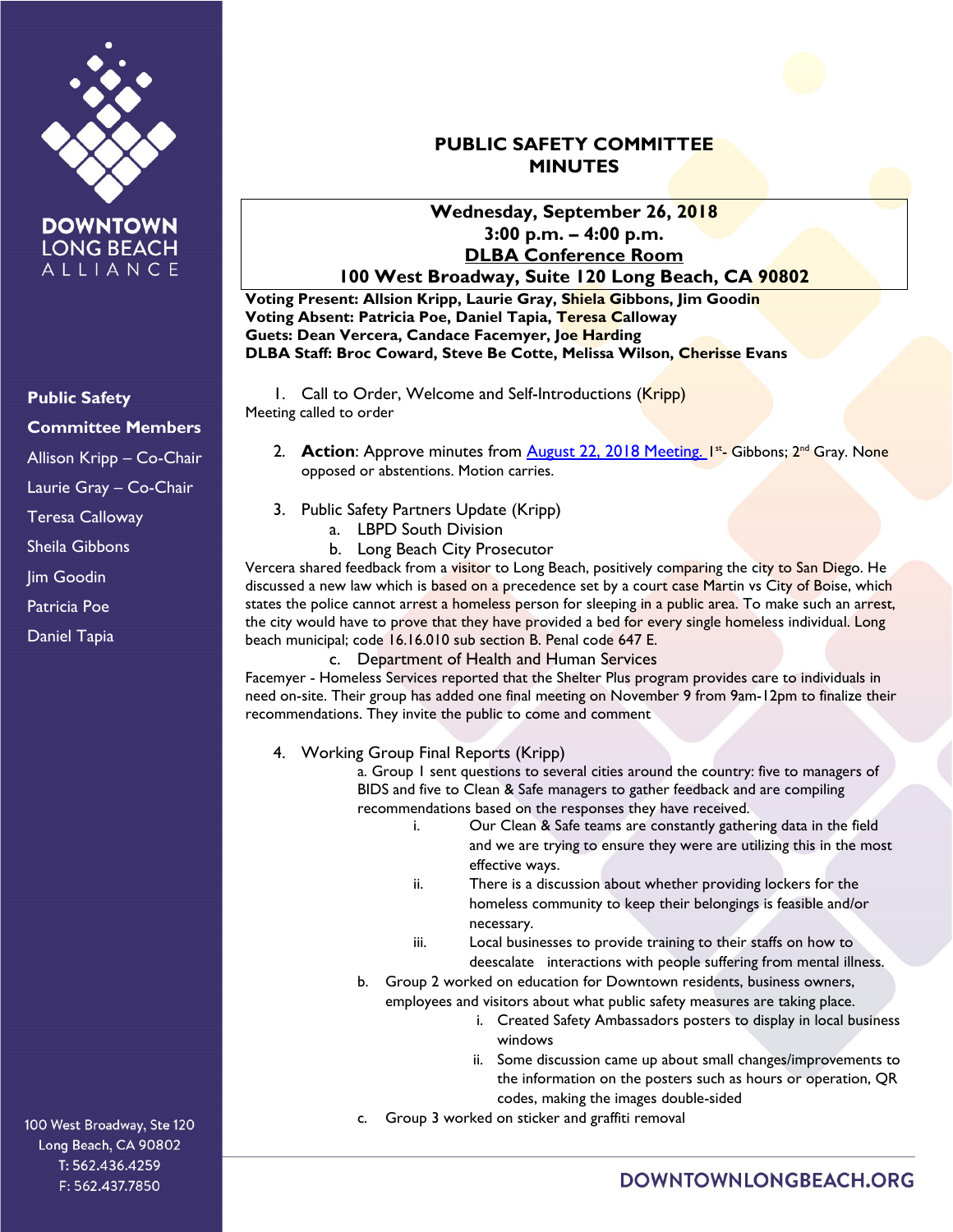

**LONG BEACH** ALLIANCE

- i. Made a logo to promote awareness and education about the costs involved in removing stickers and graffiti
- 5. Public Safety Dashboard Review (Coward)
- Coward reviewed
	- 6. Public Comment (Three minutes on all non-agenda items)
	- 7. Old Business
	- 8. New Business

Kripp thanked everyone for their all their effort and contributions this last year on the committee. The group went around the room with comments.

9. Adjournment

Meeting adjourned at 4:10pm

*Mission: Cultivate, preserve and promote a healthy, safe and prosperous Downtown.*

### **2018-19 PUBLIC SAFETY COMMITTEE**

Wednesday, October 24, 2018 3:00 pm DLBA Conference Room 100 W. Broadway Suite 120

All meetings held by the Downtown Long Beach Alliance shall be conducted in compliance with the Brown Act, California Government Code Section 54950 et seq., and its requirement that public commissions, boards, councils, and public agencies conduct business openly. The agenda and supporting documents are available on the Internet at http://downtownlongbeach.org. E-Mail correspondence regarding agenda items can be directed to info@dlba.org. Agenda items may also be reviewed as posted in public view at the DLBA offices or at City Hall. If special accommodation is desired pursuant to the Americans with Disabilities Act, please make your request by phone to (562) 436-4259, by noon the day prior to the meeting.

100 West Broadway, Ste 120 Long Beach, CA 90802 T: 562.436.4259 F: 562.437.7850